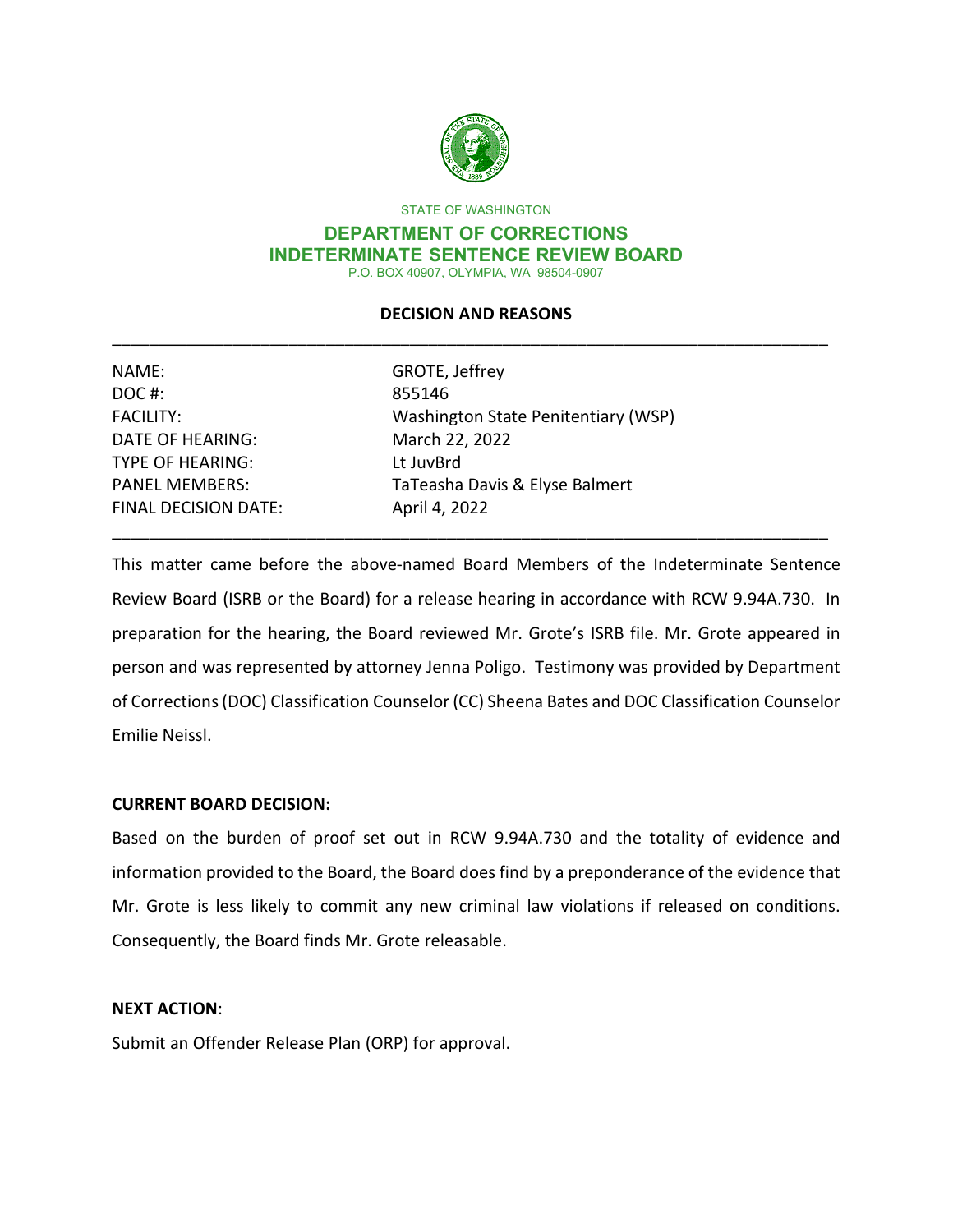#### **REASONS FOR DECISION:**

This was a deferred decision following a full Board discussion using a structured decision-making framework that takes into consideration: the statistical estimate of risk, criminal history, parole/release history, ability to control behavior, responsivity to programming, demonstrated offender change, release planning, discordant information, and other case specific factors. Based on the requirements of RCW 9.94A.730 the Board finds Mr. Grote is not more likely to commit a new crime if released with conditions that are designed to help better prepare him for a successful re-entry into society. Mr. Grote is determined to be releasable based on the following:

- **Mr. Grote's risk assessment tools rate him as an overall Low risk; PCL-R: Low range for psychopathy; VRAG-R: Bin 6 of 9; HCR-20v3: Low; SAPROF: Moderate/High range for protective factors**
- **Mr. Grote has incurred two serious infractions during his entire prison term and only one general infraction, which shows he can manage his behavior. Neither serious infraction involved drugs or fighting**
- **He has completed risk related programming such as: Alternatives to Violence, Making it Work, and Bridges to Life. Mr. Grote co-created Re-Entry JSRB and Thinking for a Change programs with another incarcerated individual**
- **He has maintained consistent employment and is considered polite and respectful to unit staff**
- **"Mr. Grote is best described as low risk for future violence and/or recidivism. It is likely that Mr. Grote could successfully manage his behavior and live a prosocial life in a less restrictive environment, including the community." Dr. Lisa Robtoy Psy.D.**

#### **RECOMMENDATIONS:**

Mr. Grote should focus on his stared goals and maintaining positive prosocial peer relationships. It will be helpful to participate in any transition support groups to assist with acclimating to the community.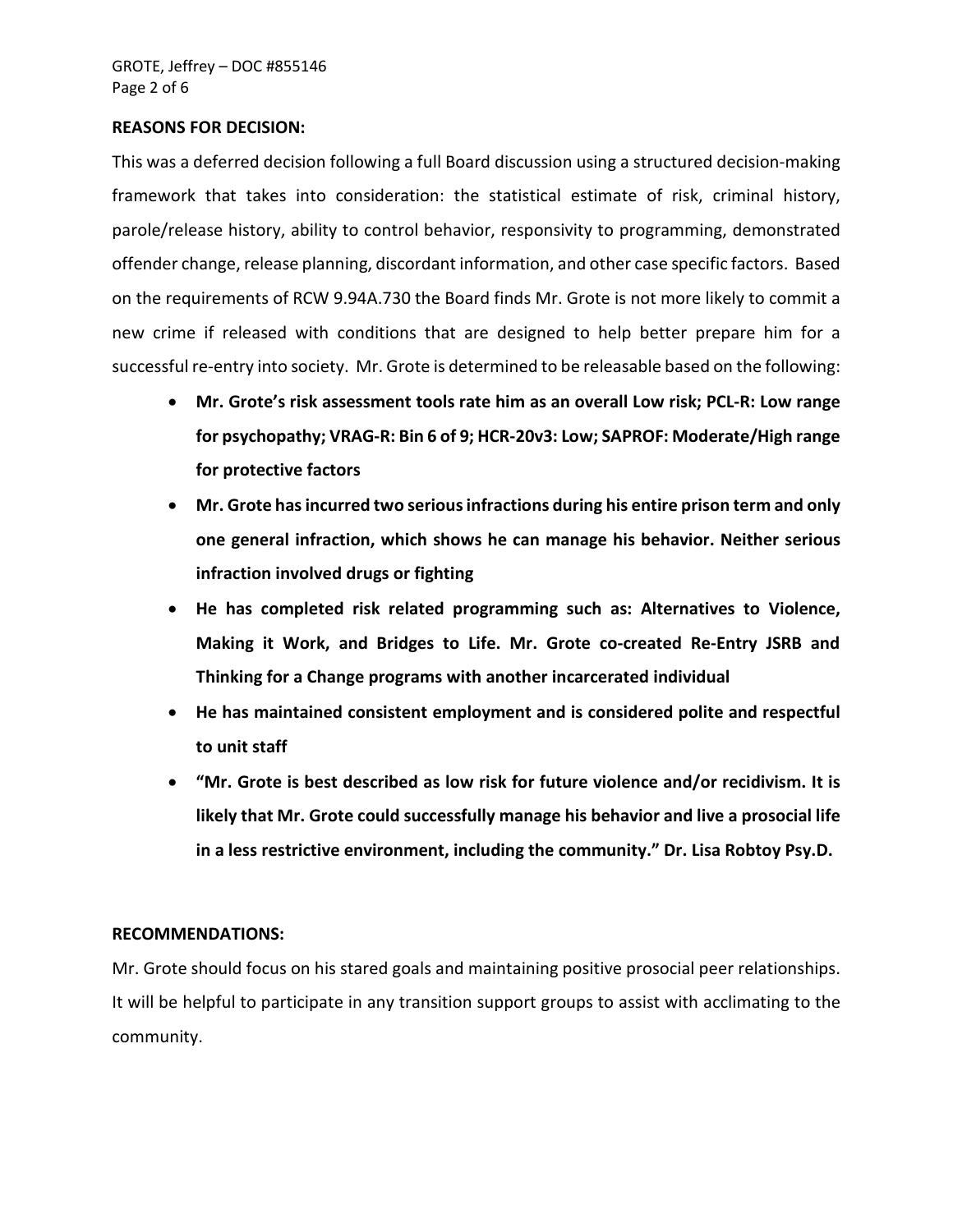#### **JURISDICTION:**

RCW 9.94A.730, enacted in 2014, allows offenders who were under the age of 18 when they committed their crime(s) and were sentenced as adults to petition the Board for consideration of early release consideration after serving no less than 20 years of total confinement. Mr. Grote's petition resulted in the hearing on this date.

Jeffrey Grote is under the jurisdiction of the Board on an April 23, 2003, conviction of First-Degree Murder in Snohomish County Cause #01-1-00805-1. His time start is April 29, 2003. His minimum term was set at 600 months from a Sentencing Reform Act (SRA) range of 240 to 320 months. His maximum term is Life. He has served approximately 226 months plus 739 days of jail time credit.

#### **OFFENSE DESCRIPTION:**

According to file material, Mr. Grote at his age of 17 his 13-year-old girlfriend, his girlfriend's brother and another young male carried out a plan created by his girlfriend's mother to ambush and murder a known 64-year-old male.

#### **PROGRESS/BEHAVIOR:**

CC Sheena Bates provided testimony about Mr. Grote's overall prison behavior. He has only received two serious infractions and one minor infraction during his entire prison term. The last serious infraction he received was 2006. He has received 18 positive and 2 neutral behavioral observations. He is slated to begin Thinking for a Change on March 23, 2022, and that program lasts for 12 weeks. He has completed other significant offender change programming such as: Alternatives to Violence, Making it Work, Breaking Barriers, and Bridges to Life, in addition to educational classes from University Behind Bars (UBB). He obtained his Associate of Arts degree in 2016. Mr. Grote is not currently employed although he is currently on the waiting list for employment. He was formerly employed in the wheelchair shop. He is not considered a behavioral concern on the unit and is very polite and respectful to staff.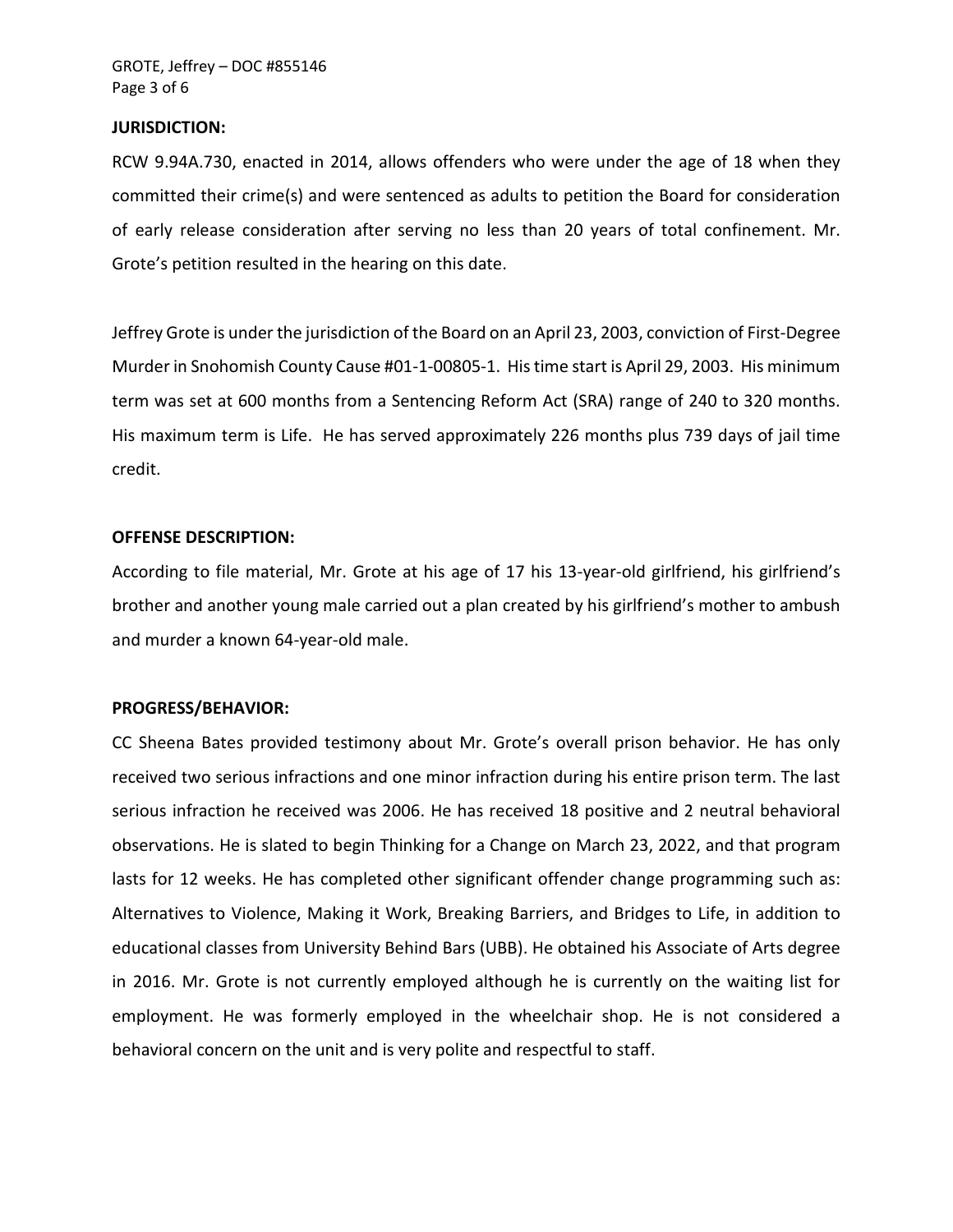GROTE, Jeffrey – DOC #855146 Page 4 of 6

CC Neissl confirmed that she was recently assigned to Mr. Grote and hasn't had many interactions with him. She also confirmed that he is very respectful and polite when they do interact.

Mr. Grote plans to release to his sister's home in Snohomish County. His mother currently resides with his sister. He is still in contact with his stepmother and has 37 approved visitors. He has prospective employment as a landscaper through the Housing Hope project.

When asked about why he committed the Index Offense he explained that he was searching for belonging and love. He felt abandoned by his mother at the time because he believed she chose his stepfather over him. He thought his co-defendants family showed him belonging and a connection. He naïvely believed they wanted him to be a part of their lives. Within three days of meeting his co-defendant (13-year-old) girlfriend, her mother brought up the plan to murder the victim. He thought about running or not going through with the crime, but his co-defendants knew where he lived and he didn't want to place his grandmother in any harm. Mr. Grote testified that on the day of the crime, the mother threatened to turn the weapons on him if he did not help commit the crime.

When Mr. Grote reflects on his crime, he thinks what he did was "extremely terrible" and although he can't take back his actions, he's worked hard to become a different person and help others to avoid the path he's taken.

Mr. Grote testified that he started trying to better himself right away while he was in jail by taking educational courses. He created Re-entry Juvenile Sentencing Review Board (JSRB) with another offender. They found sponsors and they created the curriculum for the class to allow offenders to have a positive release experience and transition. He also created a Thinking for a Change program with the same individual at Monroe Correctional Center. They developed the class and gathered the materials needed, but unfortunately before the class could begin, COVID-19 made it impossible.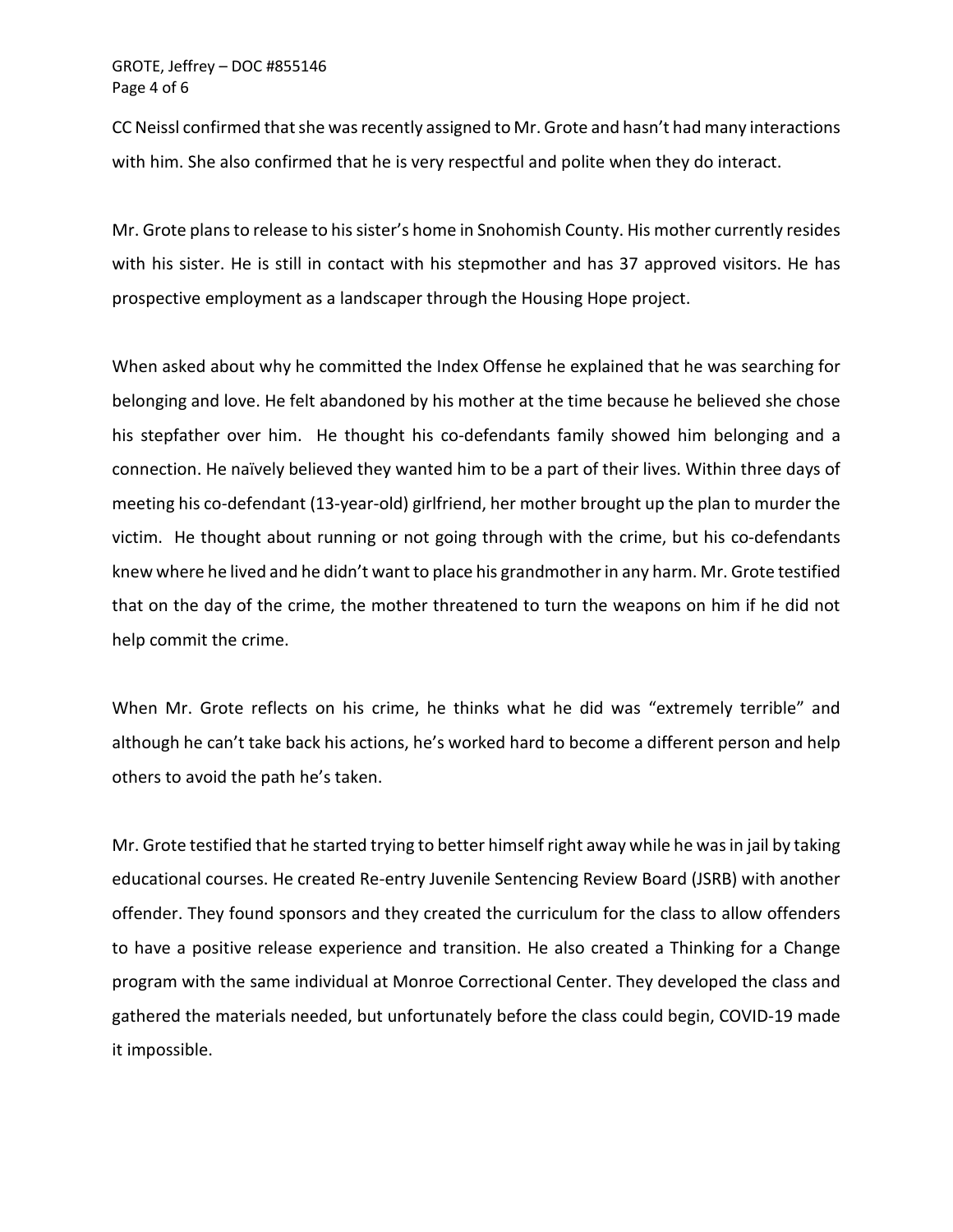Mr. Grote states his biggest challenge in the community will be adjustment to all the things that have changed and the stigma of being a felon and the potential negative attention that could bring. He has a lot of peer aged pro-social friendships in the community, and his goals are to save money and buy a home, have a family, obtain his bachelor's degree, and help youth in the community.

Attorney Jenna Poligo provided a closing statement and reiterated that Mr. Grote is ready for release, has pro-social community support and has done the internal work necessary to prevent re-offense.

TD: NT March 30, 2022

cc: WSP Jenna Poligo File